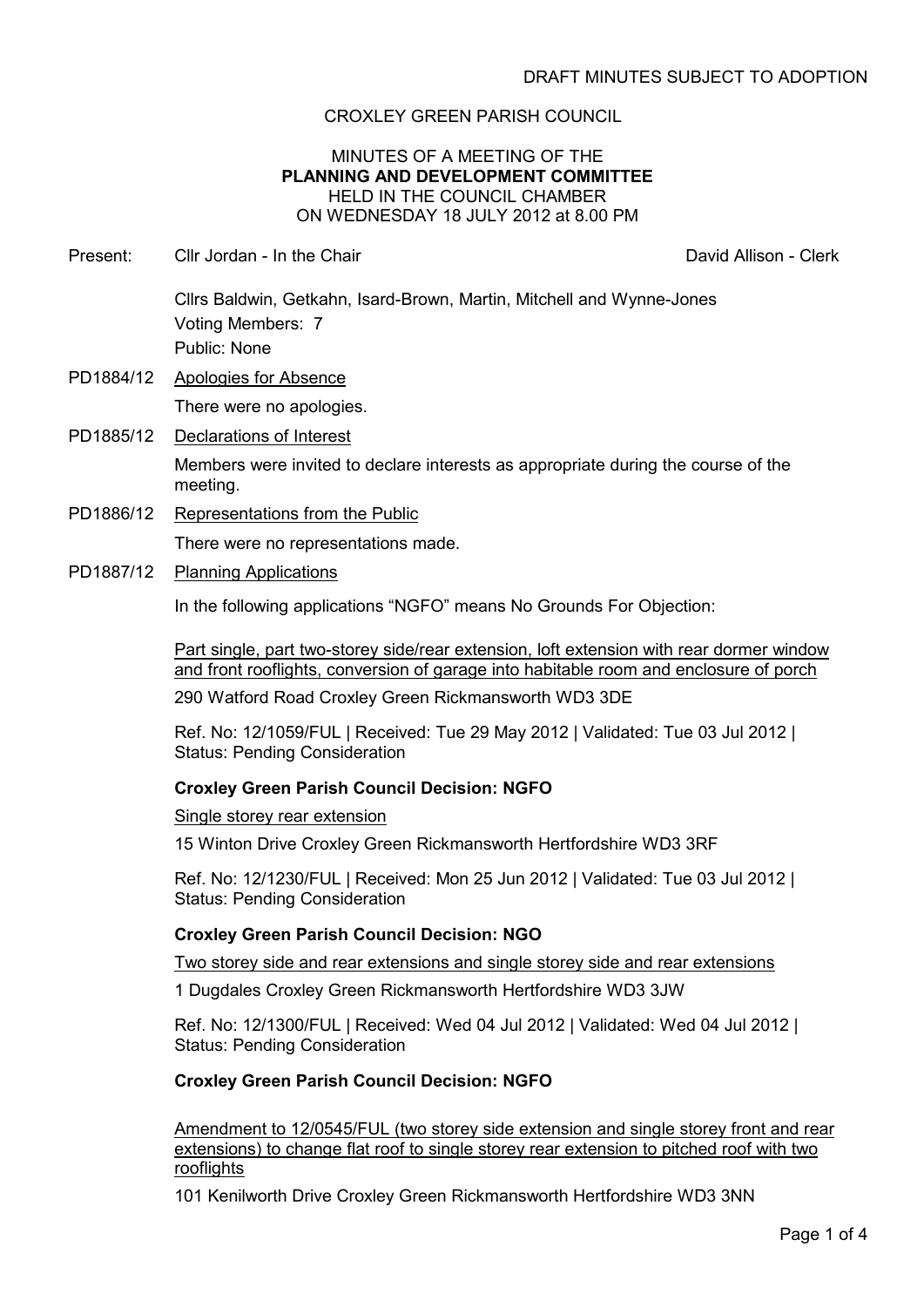Ref. No: 12/1303/FUL | Received: Wed 04 Jul 2012 | Validated: Tue 10 Jul 2012 | Status: Pending Consideration

# **Croxley Green Parish Council Decision: NGFO**

### Proposed side and rear extension part two storey and part single storey

263 Baldwins Lane Croxley Green Rickmansworth WD3 3LH

Ref. No: 12/1312/FUL | Received: Fri 06 Jul 2012 | Validated: Fri 06 Jul 2012 | Status: Pending Consideration

## **Croxley Green Parish Council Decision: NGFO**

Replacement of single storey rear conservatory with new single storey extension, provision of access to new bedroom in present roof space and construction of new rear and side dormers and front rooflight, alterations to fenestration (amendment to 12/0612/FUL)

64 Sherborne Way Croxley Green Rickmansworth Hertfordshire WD3 3PG

Ref. No: 12/1345/FUL | Received: Tue 10 Jul 2012 | Validated: Tue 10 Jul 2012 | Status: Pending Consideration

## **Croxley Green Parish Council Decision: NGFO**

Renewal of 09/0997/FUL: Amendment to 08/0637/FUL: Loft conversion with front and rear dormer windows

5 Frankland Road Croxley Green Rickmansworth Hertfordshire WD3 3AS

Ref. No: 12/1376/FUL | Received: Mon 16 Jul 2012 | Validated: Mon 16 Jul 2012 | Status: Pending Consideration

### **Croxley Green Parish Council Decision: NGFO**

Single storey front extension

40 Owens Way Croxley Green Rickmansworth Hertfordshire WD3 3PU

Ref. No: 12/1385/FUL | Received: Tue 17 Jul 2012 | Validated: Tue 17 Jul 2012 | Status: Pending Consideration

## **Croxley Green Parish Council Decision: NGFO**

#### PD1888/12 Recent Decisions by Three Rivers District Council

#### **APPROVED**

| Renewal of 09/0524/FUL: Single storey side and rear extension |
|---------------------------------------------------------------|
|                                                               |
|                                                               |
|                                                               |
|                                                               |
|                                                               |
|                                                               |
|                                                               |
|                                                               |
|                                                               |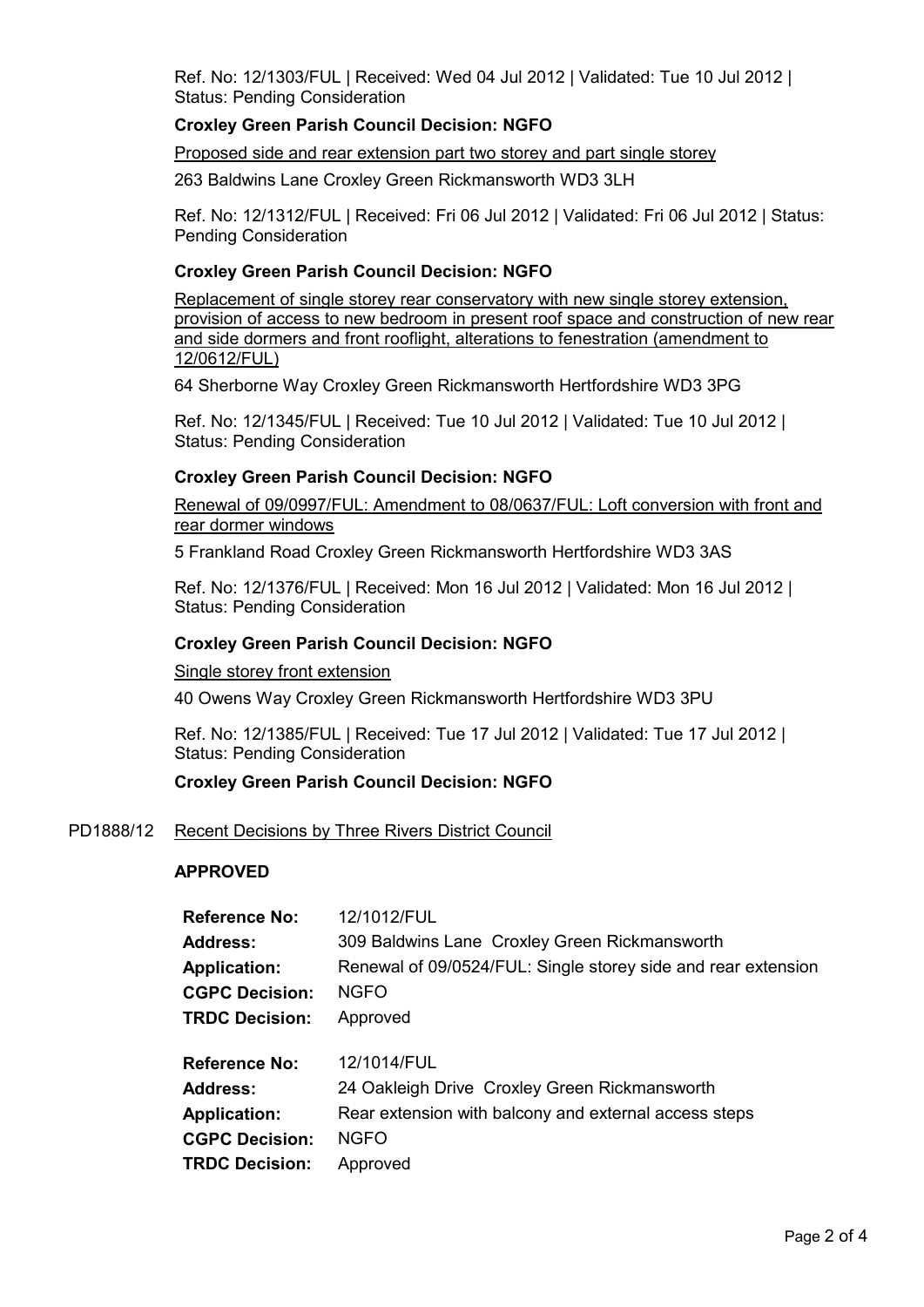| <b>Reference No:</b>  | 12/1032/FUL                                                                     |  |
|-----------------------|---------------------------------------------------------------------------------|--|
| <b>Address:</b>       | Croxley Wood House Lavrock Lane Croxley Hall                                    |  |
| <b>Application:</b>   | Single storey side extension to provide enlarged kitchen/dining/<br>family room |  |
| <b>CGPC Decision:</b> | <b>NGFO</b>                                                                     |  |
| <b>TRDC Decision:</b> | Approved                                                                        |  |
| <b>Reference No:</b>  | 12/1091/FUL                                                                     |  |
| <b>Address:</b>       | 1 New Road Croxley Green Rickmansworth                                          |  |
| <b>Application:</b>   | Replacement porch extension                                                     |  |
| <b>CGPC Decision:</b> | NGFO providing that the proposed development meets                              |  |
|                       | <b>Conservation Area requirements</b>                                           |  |
| <b>TRDC Decision:</b> | Approved                                                                        |  |
| <b>Reference No:</b>  | 12/1121/FUL                                                                     |  |
| <b>Address:</b>       | 25 Dover Way Croxley Green Rickmansworth                                        |  |
| <b>Application:</b>   | Single storey front, side and rear extensions and first floor side              |  |
|                       | extension                                                                       |  |
| <b>CGPC Decision:</b> | <b>NGFO</b>                                                                     |  |
| <b>TRDC Decision:</b> | Approved                                                                        |  |
|                       |                                                                                 |  |

PD1889/12 Appeals Against Planning Decisions

There were no appeals to note.

PD1890/12 Croxley Rail Link and Public Inquiry

The Chairman introduced this item and asked Cllr Mitchell to give an update. Cllr Mitchell stated that he and Cllr Jordan had attended a pre-Inquiry meeting on 11 July. The Planning Inspector was there with the QC who will be representing HCC was in attendance to discuss procedural matters. This meeting was held early because of the potential disruption from the Olympic Games. Cllr Mitchell reported that 12 working days had been allocated to the Inquiry itself with the first 4 days being the applicant presenting their case and the remaining time would be for others to put their views. Cllrs Mitchell and Jordan made it clear to the Inspector that the Parish Council would like to speak at the Inquiry and it was noted that this would be representations rather than an objection. It was reported that the deadline for submission of proofs of evidence is 11 September and that it should not be more than 1,500 words.

Cllr Mitchell further reported that at the Inquiry the main issues will be closure of the Watford Met Station which is being dealt with in a parallel process and the business case (benefits and disbenfits) of the rail link proposal. If all goes according to plan the Rail link construction would start in 2014 and be completed in 2016.

The Chairman proposed that the following course of action should be taken:

- 1. P&D 18 July discuss the content of the proof of evidence that the Council wishes to submit. Drafting can then begin. Discuss who will represent the Council at the Inquiry. It appears that we can question the witnesses and speak.
- 2. FCM 26 July briefing for FCM.
- 3. P&D 1 August is cancelled urgent planning matters to be referred to P&D committee members and Clerk as necessary.